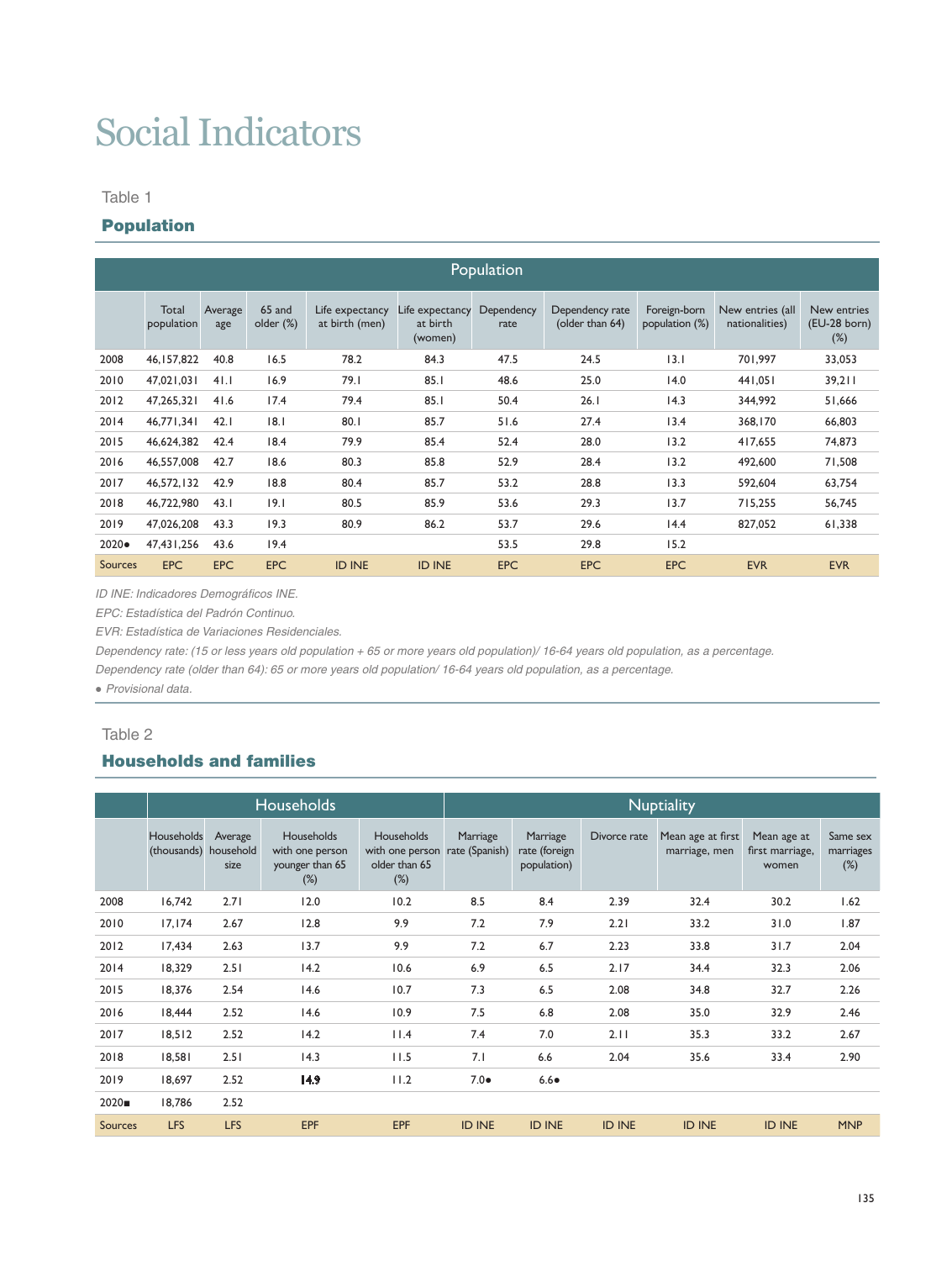## Table 2 (Continued)

## Households and families

|         | <b>Fertility</b>                    |                                         |                                         |                                 |               |                                       |  |  |  |  |  |  |
|---------|-------------------------------------|-----------------------------------------|-----------------------------------------|---------------------------------|---------------|---------------------------------------|--|--|--|--|--|--|
|         | Median age at first child,<br>women | Total fertility rate<br>(Spanish women) | Total fertility rate<br>(Foreign women) | Births to single<br>mothers (%) | Abortion rate | Abortion by Spanish-born<br>women (%) |  |  |  |  |  |  |
| 2008    | 29.3                                | 1.36                                    | 1.83                                    | 33.2                            | 11.8          | 55.6                                  |  |  |  |  |  |  |
| 2010    | 29.8                                | 1.30                                    | 1.68                                    | 35.5                            | 11.5          | 58.3                                  |  |  |  |  |  |  |
| 2012    | 30.3                                | 1.27                                    | 1.56                                    | 39.0                            | 12.0          | 61.5                                  |  |  |  |  |  |  |
| 2014    | 30.6                                | 1.27                                    | 1.62                                    | 42.5                            | 10.5          | 63.3                                  |  |  |  |  |  |  |
| 2015    | 30.7                                | 1.28                                    | 1.66                                    | 44.4                            | 10.4          | 65.3                                  |  |  |  |  |  |  |
| 2016    | 30.8                                | 1.27                                    | 1.72                                    | 45.8                            | 10.4          | 65.8                                  |  |  |  |  |  |  |
| 2017    | 30.9                                | 1.25                                    | 1.71                                    | 46.8                            | 10.5          | 66.I                                  |  |  |  |  |  |  |
| 2018    | 31.0                                | 1.20                                    | 1.65                                    | 47.3                            | $  \cdot  $   | 65.3                                  |  |  |  |  |  |  |
| 2019    | $31.1\bullet$                       | $1.17\bullet$                           | $1.59 \bullet$                          |                                 |               |                                       |  |  |  |  |  |  |
| Sources | <b>ID INE</b>                       | <b>ID INE</b>                           | <b>ID INE</b>                           | <b>ID INE</b>                   | <b>MSAN</b>   | <b>MSAN</b>                           |  |  |  |  |  |  |

LFS: Labour Force Survey. EPF: Encuesta de Presupuestos Familiares. ID INE: Indicadores Demográficos INE. MNP: Movimiento Natural de la Población. *MSAN: Ministerio de Sanidad, Servicios Sociales e Igualdad.* 

*Marriage rate: Number of marriages per thousand population.*

*Total fertility rate: The average number of children that would be born per woman living in Spain if all women lived to the end of their childbearing years and bore children according to a given fertility rate at each age.*

*Divorce rate: Number of divorces per thousand population.*

*Abortion rate: Number of abortions per thousand women (15-44 years).*

- *Data refer to January-September.*
- ● *Provisional data.*

Table 3

## Education

|         |                                                                            |                                                            | Educational attainment                                                           |                                                          |                          | Students involved in non-compulsory education | <b>Education expenditure</b> |                                                     |                                   |                                                            |                                      |
|---------|----------------------------------------------------------------------------|------------------------------------------------------------|----------------------------------------------------------------------------------|----------------------------------------------------------|--------------------------|-----------------------------------------------|------------------------------|-----------------------------------------------------|-----------------------------------|------------------------------------------------------------|--------------------------------------|
|         | Population<br>16 years<br>and older<br>with primary<br>education<br>$(\%)$ | Population<br>30-34 with<br>primary<br>education<br>$(\%)$ | Population<br>16 years and<br>older with<br>with tertiary<br>education<br>$(\%)$ | Population 30-34<br>with tertiary<br>education<br>$(\%)$ | Pre-primary<br>education | Secondary<br>education                        | training                     | Vocational Under-graduate Post-graduate<br>students | studies<br>(except)<br>doctorate) | <b>Public</b><br>expenditure<br>(thousands of $\epsilon$ ) | <b>Public</b><br>expenditure<br>(%D) |
| 2008    | 32.1                                                                       | 9.2                                                        | 16.1                                                                             | 26.9                                                     | 1,763,019                | 629.247                                       | 472.604                      | 1,377,228                                           | 50,421                            | 51,716,008                                                 | 4.63                                 |
| 2010    | 30.6                                                                       | 8.6                                                        | 17.0                                                                             | 27.7                                                     | 1,872,829                | 672,213                                       | 555,580                      | 1,445,392                                           | 104,844                           | 53,099,329                                                 | 4.91                                 |
| 2012    | 28.5                                                                       | 7.5                                                        | 17.8                                                                             | 26.6                                                     | 1,912,324                | 692,098                                       | 617,686                      | 1,450,036                                           | 113,805                           | 46,476,414                                                 | 4.47                                 |
| 2014    | 24.4                                                                       | 6.1                                                        | 27.2                                                                             | 42.3                                                     | 1,840,008                | 690,738                                       | 652,846                      | 1,364,023                                           | 142,156                           | 44,846,415                                                 | 4.32                                 |
| 2015    | 23.3                                                                       | 6.6                                                        | 27.5                                                                             | 40.9                                                     | 1,808,322                | 695,557                                       | 641,741                      | 1,321,698                                           | 171,043                           | 46,597,784                                                 | 4.31                                 |
| 2016    | 22.4                                                                       | 6.6                                                        | 28.1                                                                             | 40.7                                                     | 1,780,377                | 687.595                                       | 652.471                      | 1.303.252                                           | 190.143                           | 47.578.997                                                 | 4.25                                 |
| 2017    | 21.4                                                                       | 6.6                                                        | 28.5                                                                             | 41.2                                                     | 1,767,179                | 676,311                                       | 667,984                      | 1,287,791                                           | 209.754                           | 49,458,049                                                 | 4.24                                 |
| 2018    | 20.5                                                                       | 6.4                                                        | 29.2                                                                             | 42.4                                                     | 1.750.106                | 667.287                                       | 675,971                      | 1.290.455                                           | 217,840                           | 50.807.185                                                 | 4.23                                 |
| 2019    | 19.3                                                                       | 6.3                                                        | 30.3                                                                             | 44.7                                                     | 1,747,087                | 673,171                                       | 714,292                      | $1,309,791 \bullet$                                 | 234,214                           |                                                            |                                      |
| 2020    | 17.9                                                                       | 6.1                                                        | 31.2                                                                             | 44.8                                                     |                          |                                               |                              |                                                     |                                   |                                                            |                                      |
| Sources | <b>LFS</b>                                                                 | <b>LFS</b>                                                 | <b>LFS</b>                                                                       | <b>LFS</b>                                               | <b>MECD</b>              | <b>MECD</b>                                   | <b>MECD</b>                  | <b>MECD</b>                                         | <b>MECD</b>                       | <b>MECD</b>                                                | <b>INE National</b><br>Accounts      |

*LFS: Labor Force Survey.* 

*MECD: Ministerio de Educación, Cultura y Deporte.*

*INE: Instituto Nacional de Estadística.*

■ *Data refer to January-September.*

● *Provisional data.*